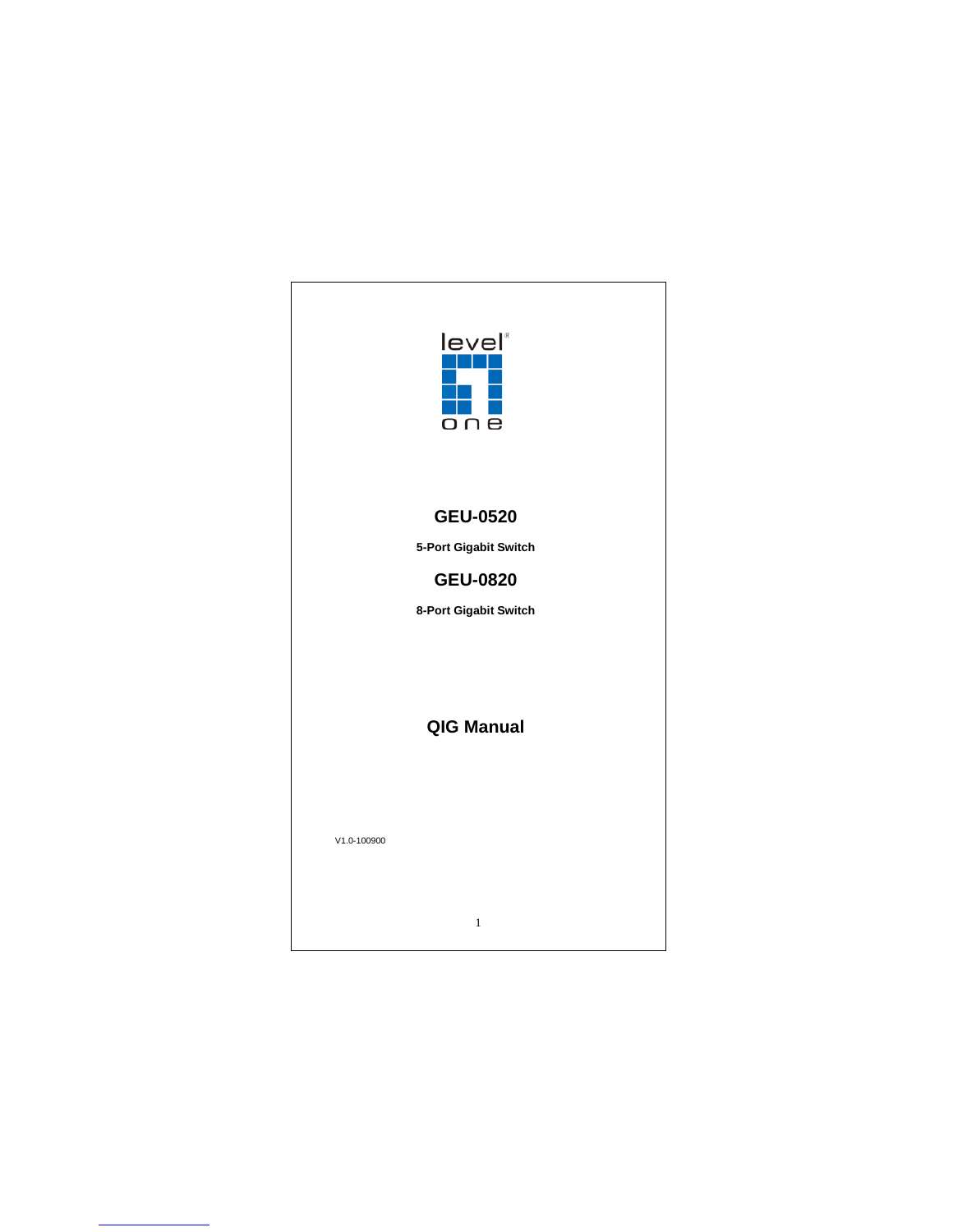#### **FCC Certifications**

This Equipment has been tested and found to comply with the limits for a Class A digital device, pursuant to part 15 of the FCC Rules. These limits are designed to provide reasonable protection against harmful interference when the equipment is operated in a commercial environment. This equipment generates, uses, and can radiate radio frequency energy and, if not installed and used in accordance with the instruction manual, may cause harmful interference to radio communications.

Operation of this equipment in a residential area is likely to cause harmful interference in which case the user will be required to correct the interference at his own expense.

This device complies with Part 15 of the FCC Rules. Operation is subject to the following two conditions: (1) this device may not cause harmful interference, and (2) this device must accept any interference received; including interference that may cause undesired operation.

#### **CE Mark Warning**

# €

F<sub>C</sub>

This equipment complies with the requirements relating to electromagnetic compatibility, EN 55022 class A for ITE, the essential protection requirement of Council Directive 2004/108/EC on the approximation of the laws of the Member States relating to electromagnetic compatibility.

Company has an on-going policy of upgrading its products and it may be possible that information in this document is not up-to-date. Please check with your local distributors for the latest information. No part of this document can be copied or reproduced in any form without written consent from the company.

Trademarks:

All trade names and trademarks are the properties of their respective companies.

Copyright © 2010 All Rights Reserved

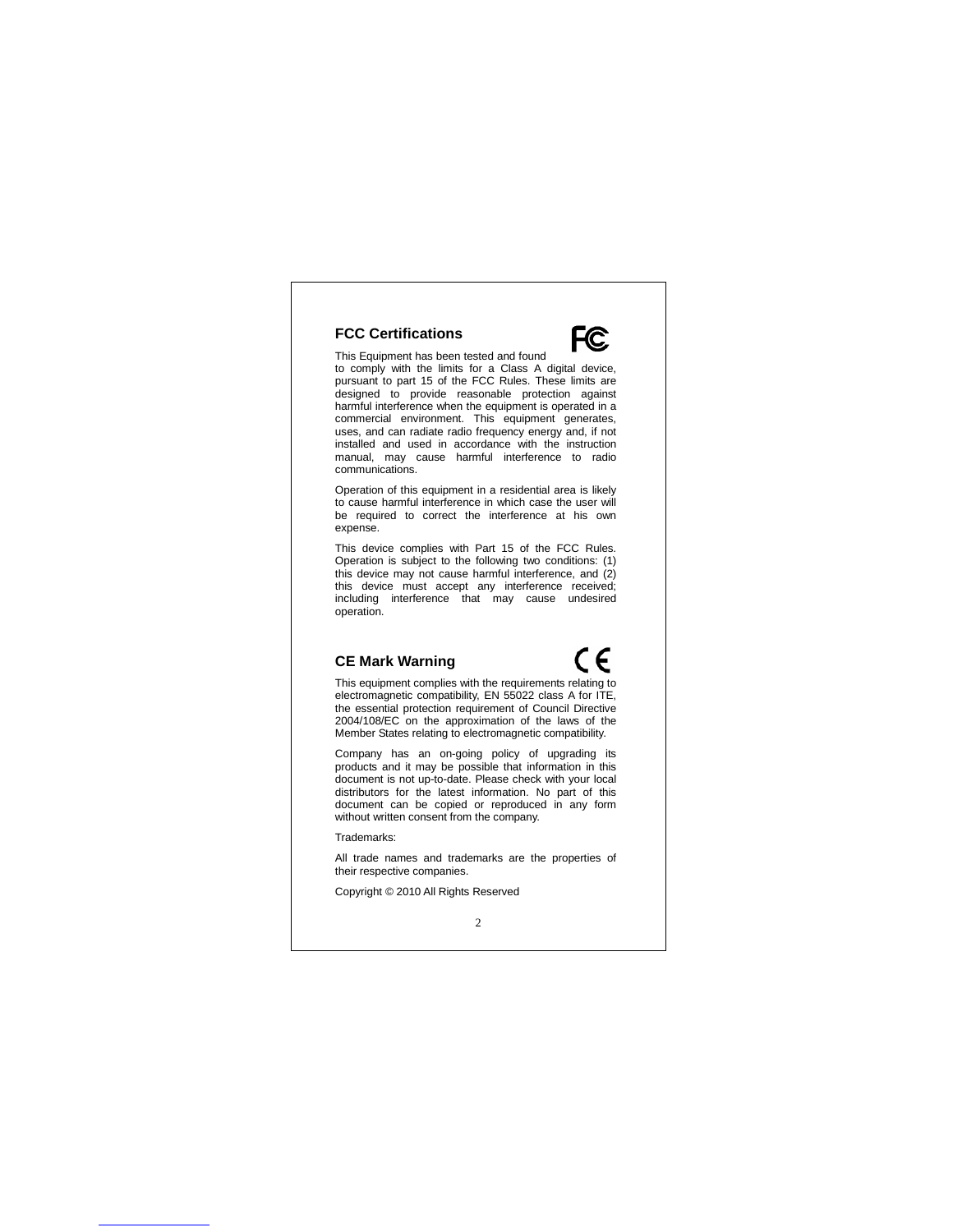#### **Introduction**

GEU-0520 and GEU-0820 are members of LevelOne Unmanaged Switch 2 series which are powerful, high-performance Gigabit Ethernet switches. With 5 or 8 ports capable of 10/100/1000 Mbps auto-negotiation operation (NWay), the switch could automatically negotiate with the connected partners on the network speed and duplex mode. It is ideal for micro-segmenting large networks into smaller, connected subnets for improved performance, enabling the bandwidth demanding multimedia and imaging applications. Moreover, the 10/100/1000Mbps auto-sensing ability provides an easy way to migrate 10/100Mbps to 1000Mbps network. Compared to the shared 10Mbps or 100Mbps networks, the switch delivers a dedicated 10/100/1000Mbps connection to every attached client without bandwidth congestion issue. This switch also supports auto MDI/ MDI-X function. Each port could be used to connect to another switch or hub without crossover RJ-45 cable.

Store-and-forward switching mode promises the low latency plus eliminates all the network errors, including runt and CRC error packets. To work under full-duplex mode, transmission and reception of the frames can occur simultaneously without causing collisions as well as double the network bandwidth. Moreover, Pre-IEEE 802.3az Energy Efficient Ethernet is supported to save power consumption

GEU-0520 and GEU-0820 are plug and play without any software to configure and also fully compliant with all kinds of network protocols.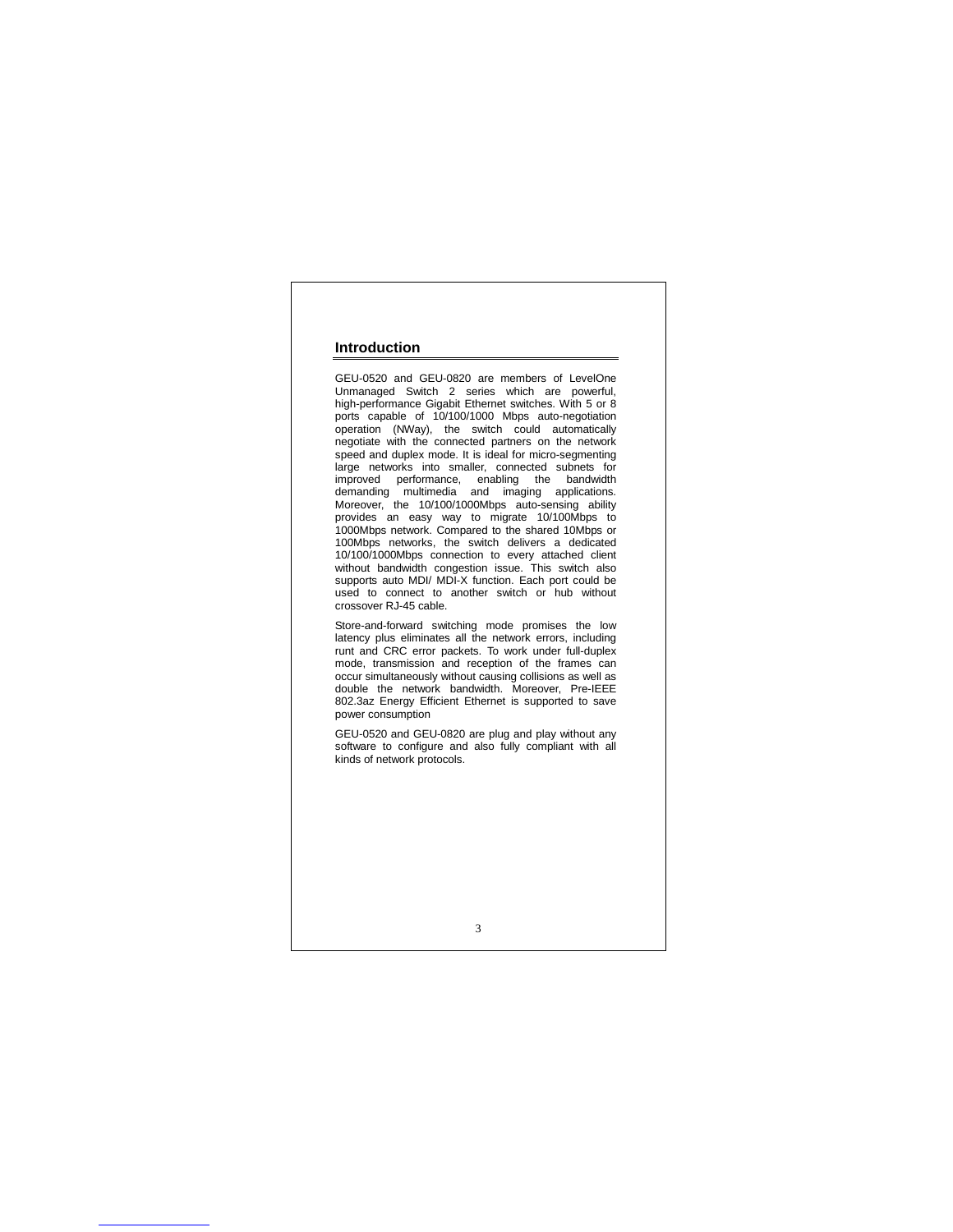#### **Quick Installation Guide**

This section provides unpacking and setup information for the Switch.

#### **Unpacking**

Open the shipping carton and carefully unpack its contents. The carton should contain the following items:

- One GEU-0520, or GEU-0820 Gigabit Ethernet Switch
- Four rubber feet with adhesive backing
- Wall-mount Kit
- One external power adapter
- QIG Manual

If any item is found missing or damaged, contact your local dealer for a service.

#### **Installation**

The site where you install the Switch stack may affect its performance. Use the following guidelines when installing the switch:

- Install the Switch in a cool and dry place. See specifications for the acceptable temperature and humidity operating ranges.
- Install the Switch in a site free from strong electromagnetic field generators (such as motors), vibration, dust, and direct exposure to sunlight.
- Leave at least 10 cm of space at the front and rear of the hub for ventilation.
- Install the Switch on a sturdy, level surface that can support its weight. When installing the Switch on a level surface, attach the rubber feet to the bottom of each device. The rubber feet cushion the hub and protect the hub case from scratching.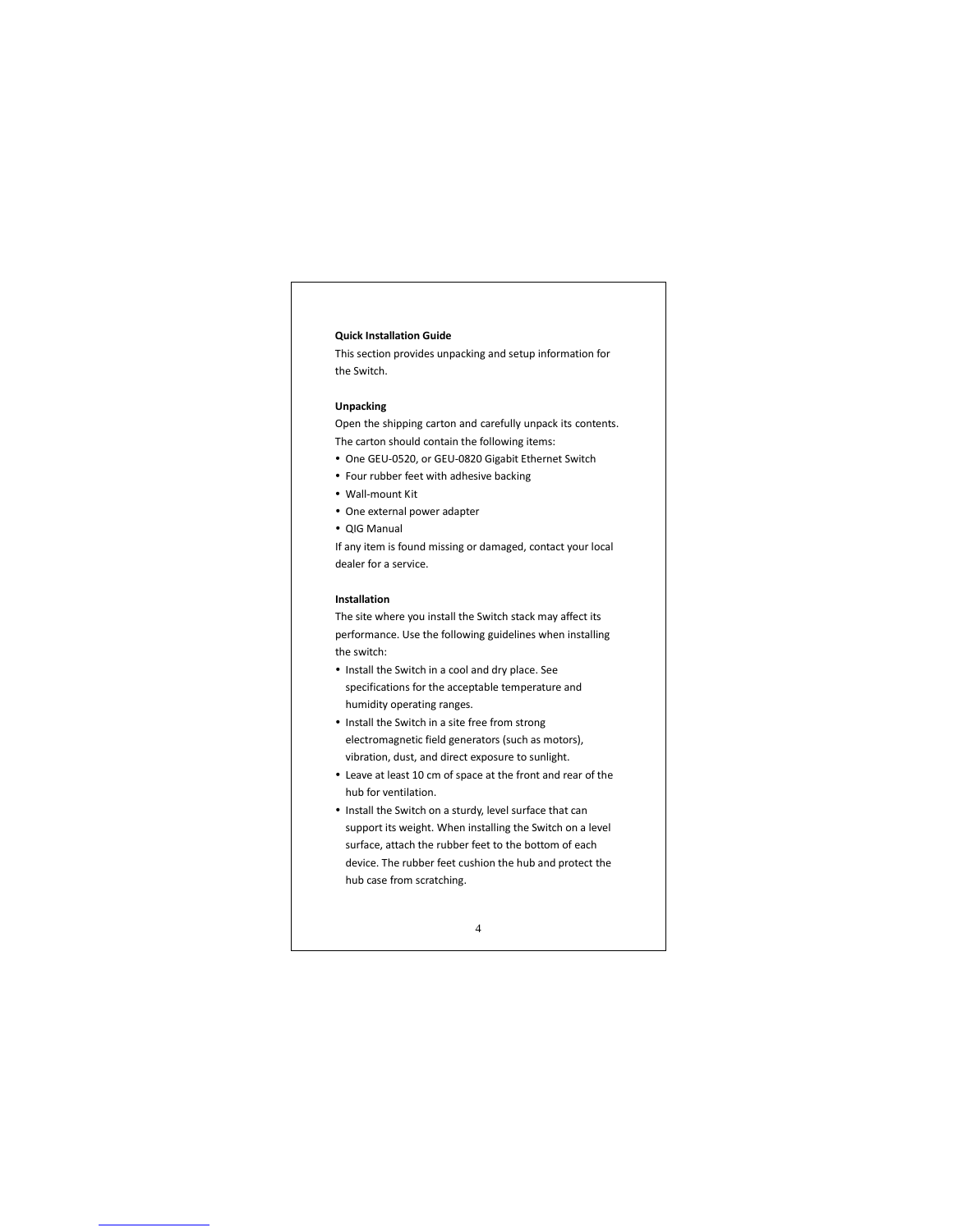#### **Wall Mounting**

Before you begin, you need 2 wallboard screws to mount the unmanaged switch.

To mount the unmanaged switch to the wall:

- 1.Determine where you want to mount the unmanaged switch. Verify that the surface is smooth, flat, dry, and sturdy.
- 2.Drill two pilot holes into the wall surface. The wall-mount slots are two crisscross slots on the bottom panel of the unmanaged switch.
- 3.Insert a screw into each hole, leaving a gap between the surface and the base of the screw head of at least 0.1 inches (3 mm).
- 4.Place the unmanaged switch wall-mount slots over the screws and slide the unmanaged switch down until the screws fit snugly into the wall-mount slots.
- 5.Connect the unmanaged switch to the other devices, as described in the "**Connecting the Equipment**" section.

#### **Flat Surface Installation**

- To deploy the device on a desktop or other flat surface:
- 1.Place the unmanaged switch on a desktop near an AC power source.
- 2.Connect the unmanaged switch to the other devices, as described in the "**Connecting the Equipment**" section.

#### **Connecting the Equipment**

This section describes the process for connecting the device to the network.

1.Power down all of the devices you want to connect to the switch.

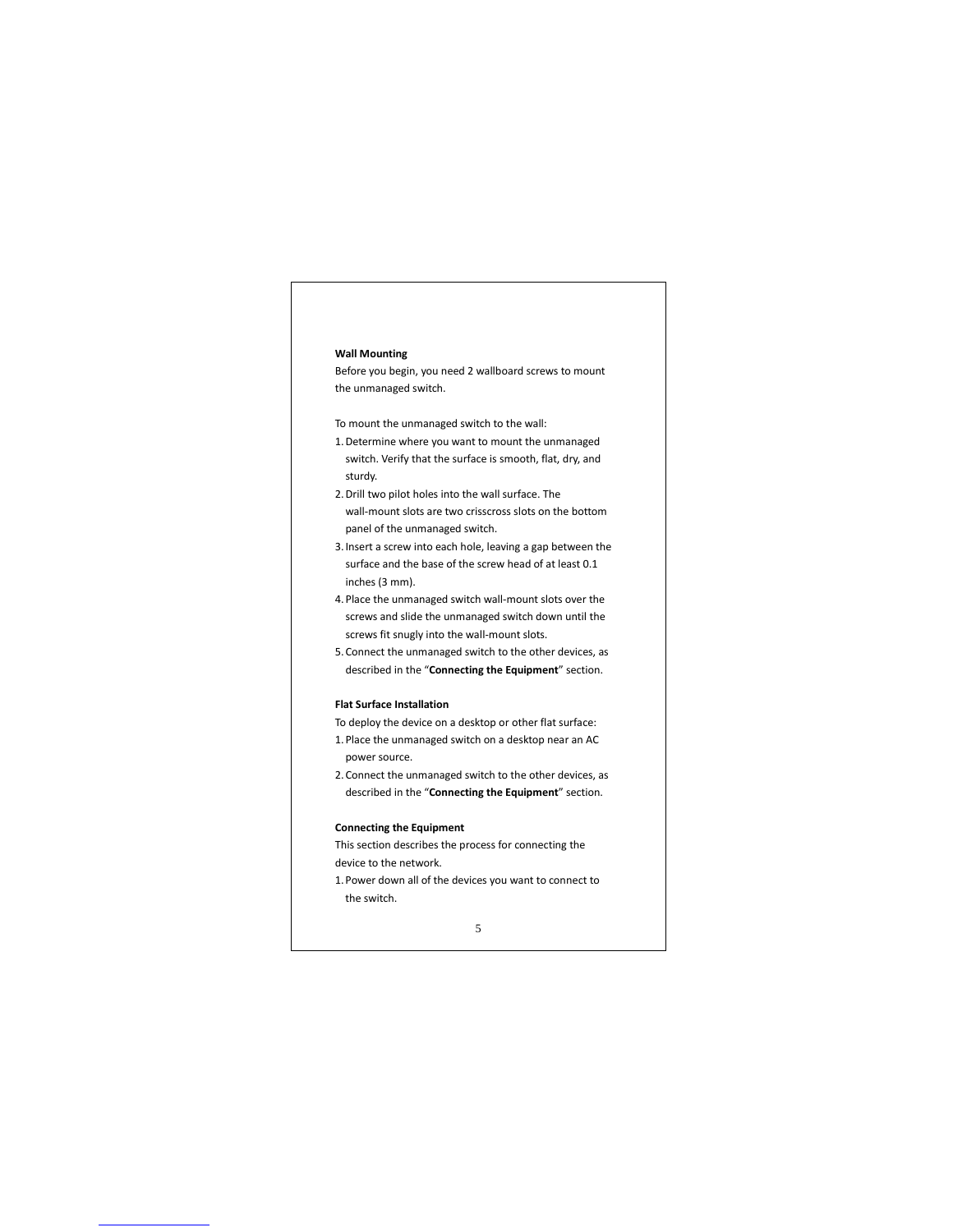2.Connect the Ethernet cable to the Ethernet port of a PC, printer, network storage, or other network device.

**NOTE** We recommend using Cat5e or better cable. Also, do not exceed the maximum cabling distance of 328 feet (100 meters) per segment.

For cable selection, refer to the following table:

| Network Speed   Cable Type |                                   | Max. Length |
|----------------------------|-----------------------------------|-------------|
| 10Mbps                     | Cat. 3, 4, 5 UTP/STP              | 100 meters  |
| 100Mbps                    | Cat. 5 UTP/STP                    | 100 meters  |
| 1000Mbps                   | Category 5e, 6 UTP/STP 100 meters |             |

3.Connect the other end of the network Ethernet cable to one of the numbered unmanaged switch Ethernet ports.

4.Repeat Step 2 and Step 3 for each device you want to connect to the unmanaged switch.

**CAUTION** Make sure you use the power adapter included with the switch. Using a different power adapter might damage the switch.

5.Connect the power adapter to the power port on the back panel of the unmanaged switch.

6.Power up the devices connected to the switch.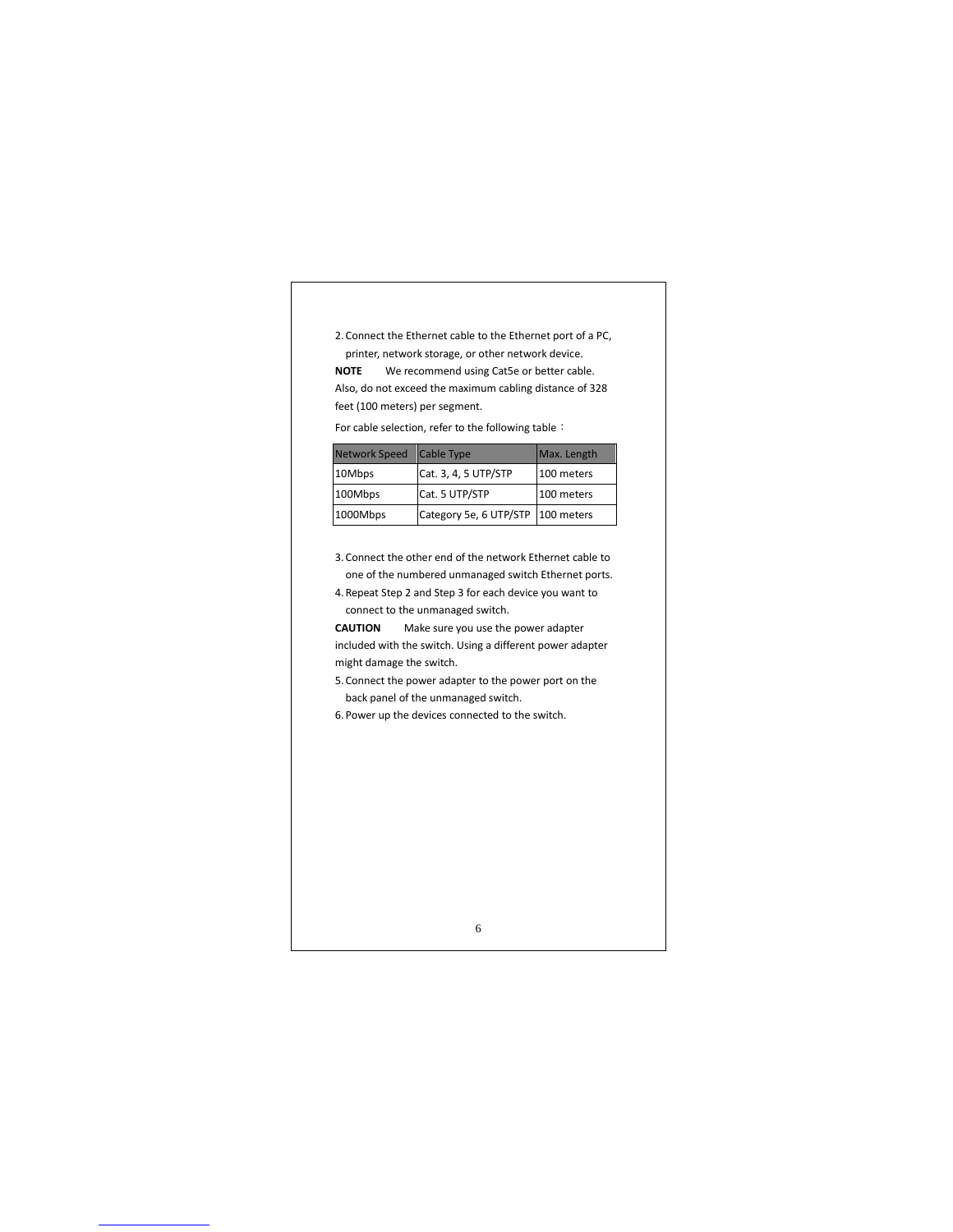## **Magnet Mounting** This model support magnet mounting **Introduction to magnetic mounting parts** There are two permanent magnets in the bottom of switch, as shown in below figures. GEU-0520 (Magr GEU-0820 O C (Magnet) ╬ (Magnet)  $\bigcirc$ O

#### **Installation procedure**

Attach the magnet-mounted device to the specified location. Take care not to get your fingers stuck between because the magnetism is very huge.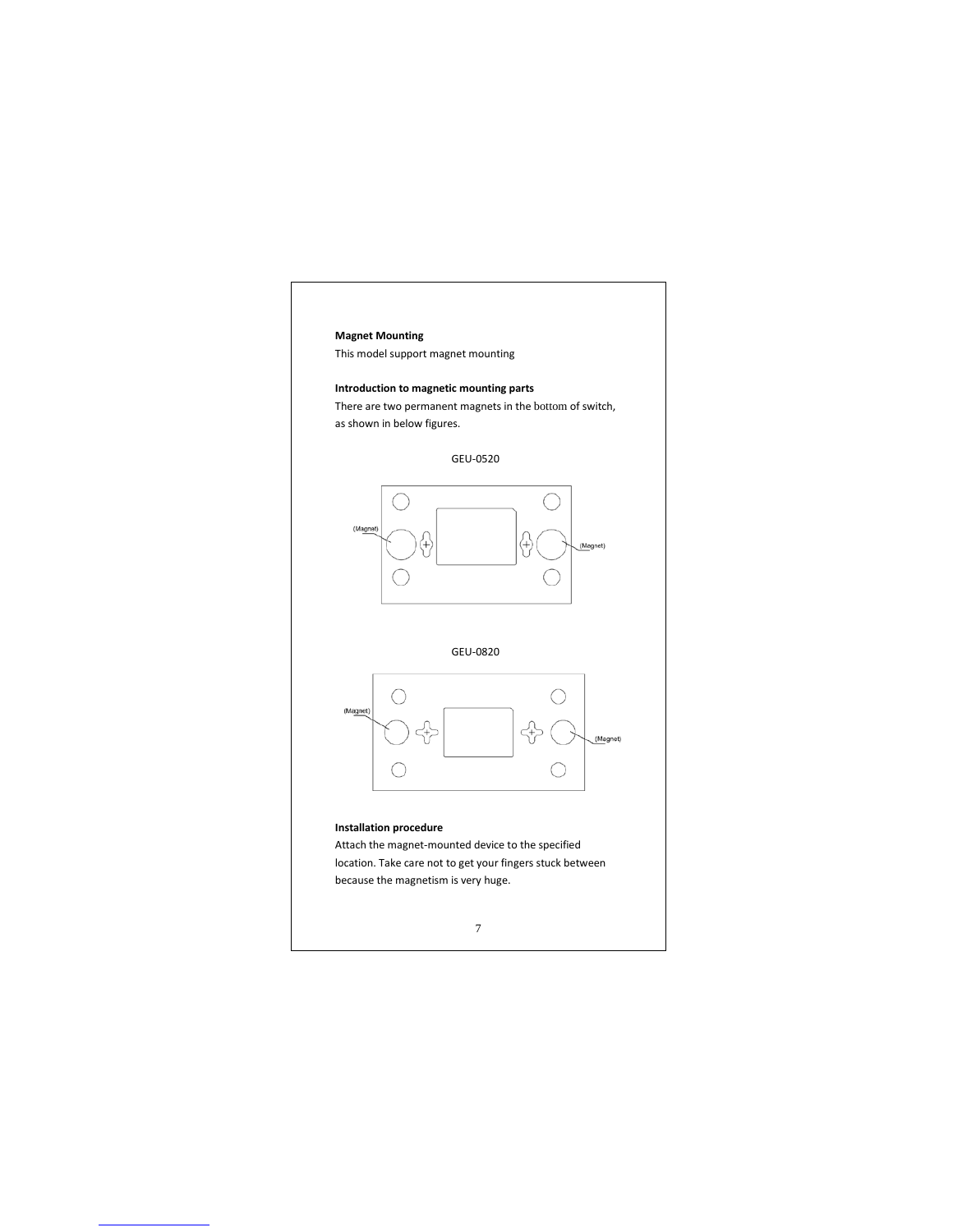#### **CAUTION**

- Select the installation location carefully. In the case of poor surface, magnet mounting may not be reliable.
- Put the device at a stable place free from vibrations or shocks. Otherwise, personal injuries or equipment damage may occur.
- Avoid installing the device at a high place because personal injuries or equipment damage may occur in case of a falloff.
- Avoid frequently moving the desk-mounted device because such movements may damage the surface coating.
- Keep the front panel of the device facing upwards and the two sides with ventilation holes vertical to the ground, if you want to install the device vertically.
- Pay attention that the weight of external cables should not bring about a falloff, which may result in personal injuries or equipment damage.
- Keep floppy disks and magnetic cards away from magnets to avoid erasure of any information.
- Keep computers and monitors that are easily influenced by magnetic fields away from magnets. Otherwise, faults may occur to these electronic devices.

#### **Power On**

Plug one end of theca power adapter into the power connector on the switch and the other end into the local power source outlet.

After the switch is turned on, the LED indicators will momentarily blink, showing a reset of the system.

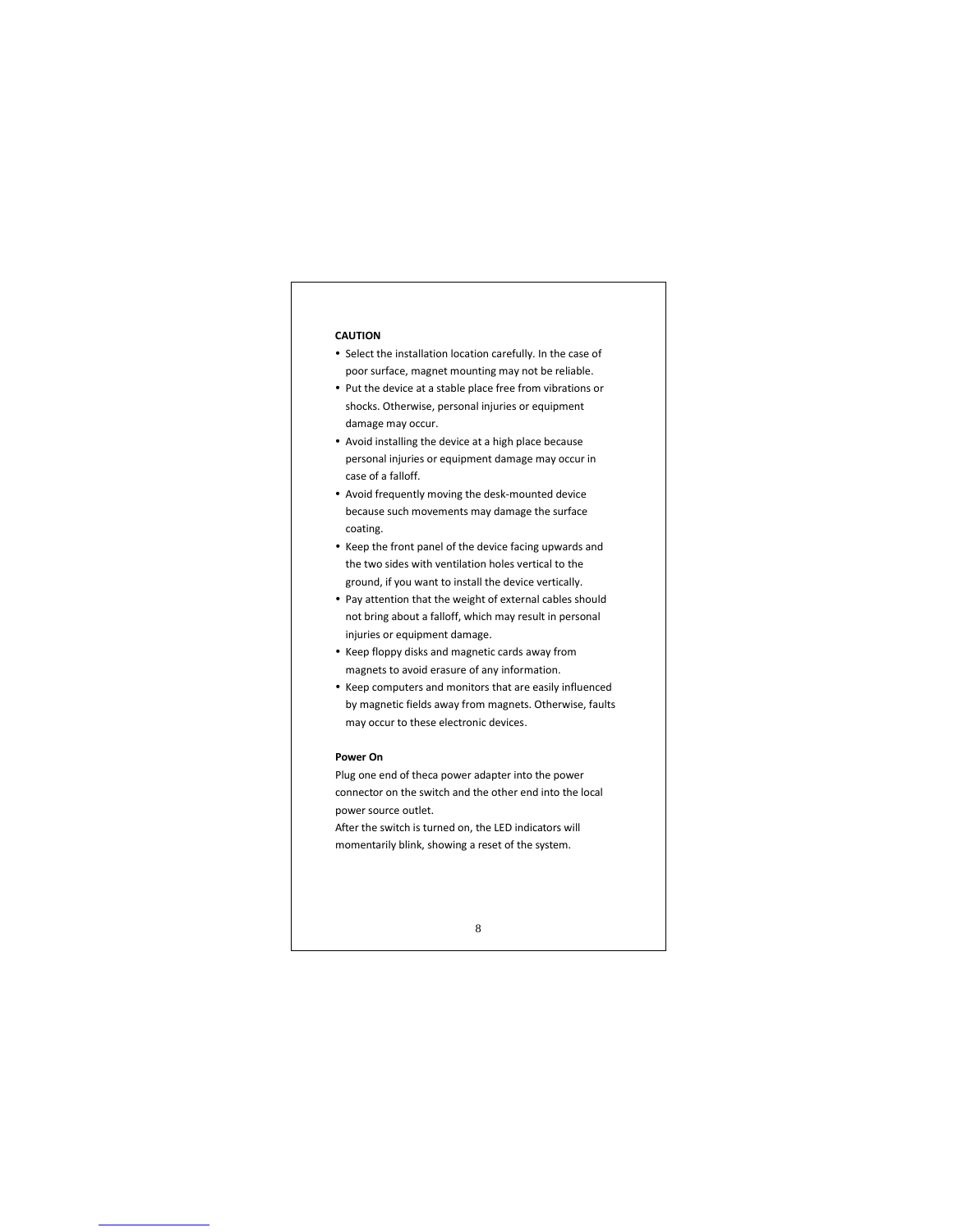#### **Power failure**

If a power failure occurs, unplug the switch. When power is resumed, plug the switch back in.

#### **Key Features**

- Complies with 10BASE-T specifications of the IEEE802.3 standard
- Complies with 100BASE-TX specifications of the IEEE802.3u standard
- Complies with 1000BASE-T specifications of the IEEE802.3ab standard
- 5 or 8\* 10/100/1000Mbps RJ-45 Nway ports
- Supports MDI/MDI-X auto crossover
- Supports full and half duplex operation on all ports
- Supports back-pressure (half duplex) and full duplex flow control (IEEE 802.3x)
- Wire-speed packet filtering and forwarding rate
- Store-and-forward architecture filters fragment & CRC error packets

- Supports extensive LED indicators for network diagnostics
- Supports IEEE 802.3az
- Supports IEEE 802.1p QoS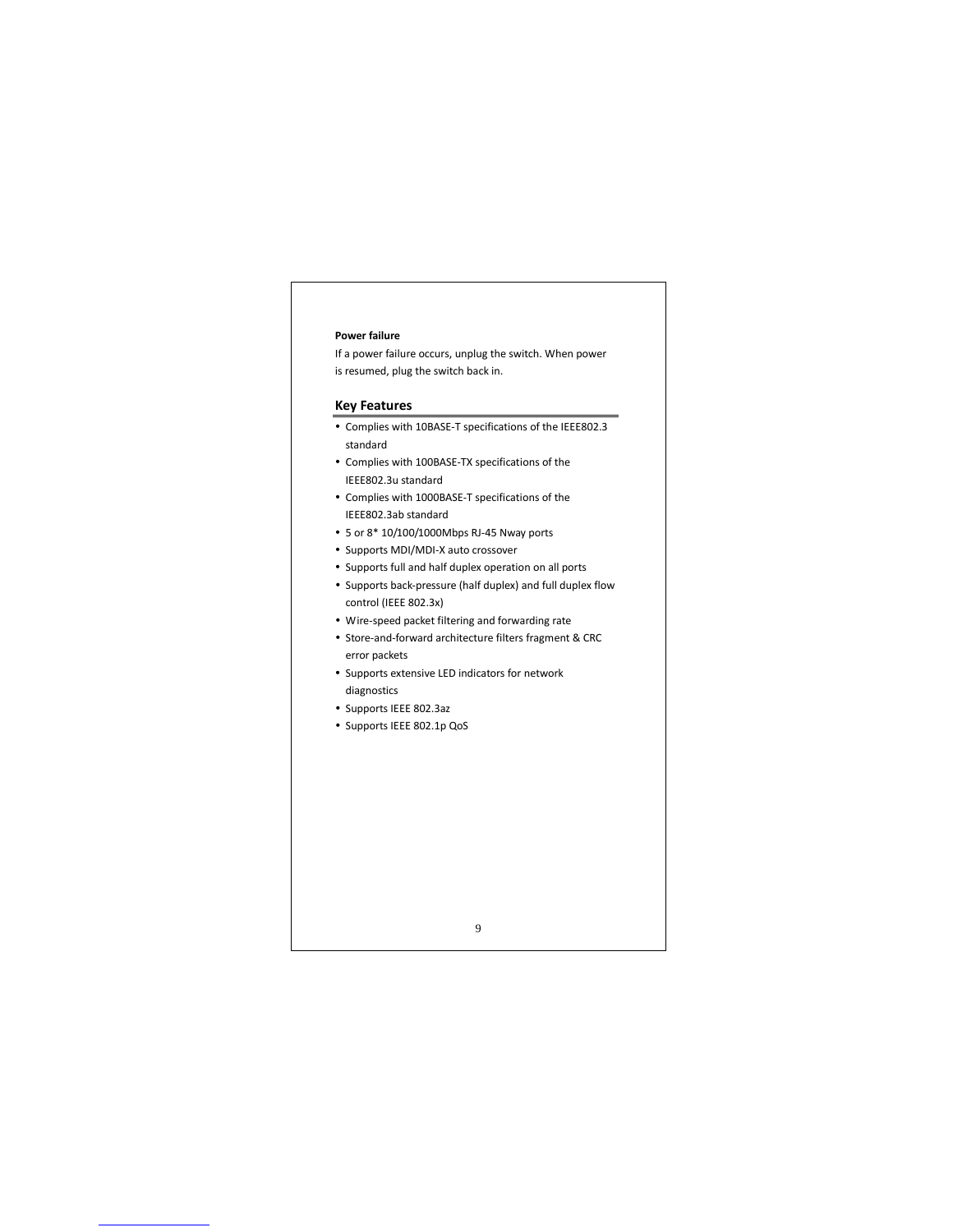### **LEDs Definition** The switch contains one power LED for the device, Link/Act LED for each port that shows the activities and information of the ports. Please refer to the following table for LEDs definition: GEU-0520 level<br>■■■■■■■ c<br>●●■ ■ GEU-0520 5-Port Gigabit Switch  $\begin{array}{ccccc} 1 & 2 & 3 & 4 & 5 \\ \Box & \Box & \Box & \Box & \Box & \Box \end{array}$ GEU-0820 level<br>■■■<br>One ■GEU-0820 8-Port Gigabit Switch  $\begin{array}{rcl} \text{POWER} & \text{---} \end{array}$ **LED Status** Steady Green The switch is powered on Power Off The switch is powered off Steady Green Valid port connection Blinking Green Valid port connection and there Link/ ACT is data transmitting/ receiving Off Port disconnected 10